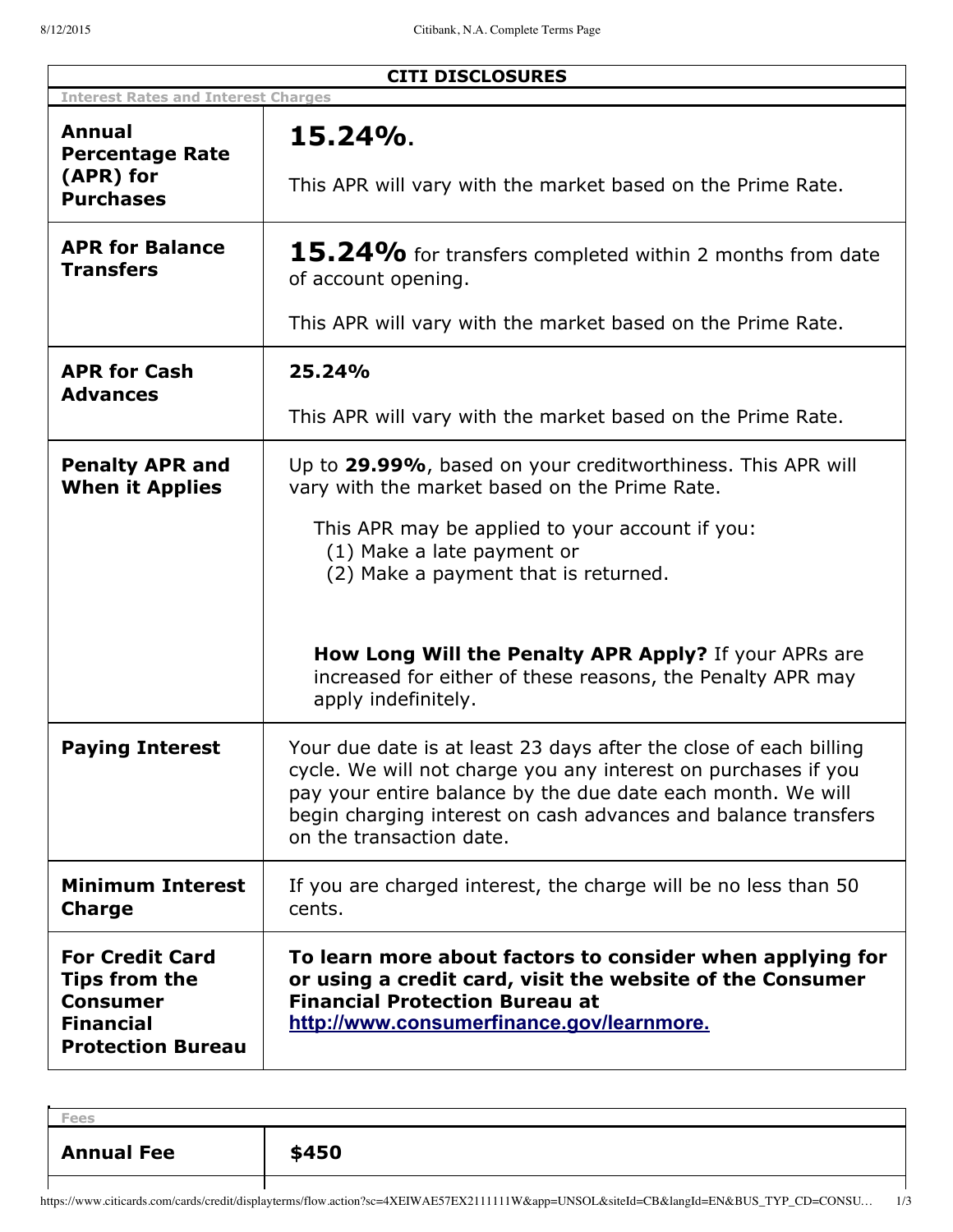| <b>Transaction Fees</b>                      |                                                                                |
|----------------------------------------------|--------------------------------------------------------------------------------|
| <b>Balance Transfer</b><br>$\bullet$         | Either \$5 or 3% of the amount of each transfer, whichever is<br>greater.      |
| Cash Advance<br>$\bullet$                    | Either \$10 or 5% of the amount of each cash advance,<br>whichever is greater. |
| Foreign Purchase<br>$\bullet$<br>Transaction | None.                                                                          |
|                                              |                                                                                |
| <b>Penalty Fees</b>                          |                                                                                |
| Late Payment<br>$\bullet$                    | Up to $$35$                                                                    |

**How We Will Calculate Your Balance:** We use a method called "daily balance (including current transactions)." For further details, please see Additional Disclosures or Card Agreement that will be provided to you before you can begin using your new card.

**Loss of Introductory APR:** We may end your introductory APR and apply the Penalty APR if you make a late payment.

**Billing Rights:** Information on your rights to dispute transactions and how to exercise those rights is provided in the Additional Disclosures or Card Agreement that will be provided to you before you can begin using your new card.

New York residents may contact the New York State Banking Department to obtain a comparative listing of credit card rates, fees and grace periods by calling 1-877-226-5697.

**Payment Allocation:** We may apply the portion of your payments up to your Minimum Payment Due to lower APR balances first, including transferred balances. Generally, payments above your Minimum Payment Due will be applied to your highest rate balance first.

# **TERMS AND CONDITIONS OF OFFER**

• This offer is only valid for new accounts. You must be at least 18 years of age. If you are married, you may apply for a separate account. Citibank, N.A. ("we" or "us") is the issuer of your account. Citibank, N.A. is located in Sioux Falls, SD.

• Federal law requires us to obtain, verify, and record information that identifies each person who opens an account, in order to help the government fight the funding of terrorism and money laundering activities. To process the application, we must have your name, street address, date of birth, and other identifying information, and we may ask for identifying documents from you as well.

• Please allow four weeks from date of submission to process a completed application.

• We may gather information about you, including from your employer, your bank, credit bureaus, and others, to verify your identity and determine your eligibility for credit, renewal of credit, and future extensions of credit. If you ask us, we will tell you whether or not we requested a credit bureau report and the names and addresses of any credit bureaus that provided us with such reports.

• To receive a Citi® / AAdvantage® Executive, you must meet our applicable criteria bearing on creditworthiness. Your revolving credit limit will

be determined by your annual salary and wages, your other annual income and a review of your debt, including the debt listed on your credit report. You will be informed of the amount of your revolving credit limit when you receive your card. Some revolving credit limits may be as low as \$5000. Please note that cash advances may be limited to a portion of your revolving credit limit.

• You authorize us to report to American Airlines AAdvantage® miles earned with us. You also authorize us to share with American Airlines experiential and transactional information regarding your activity with us.